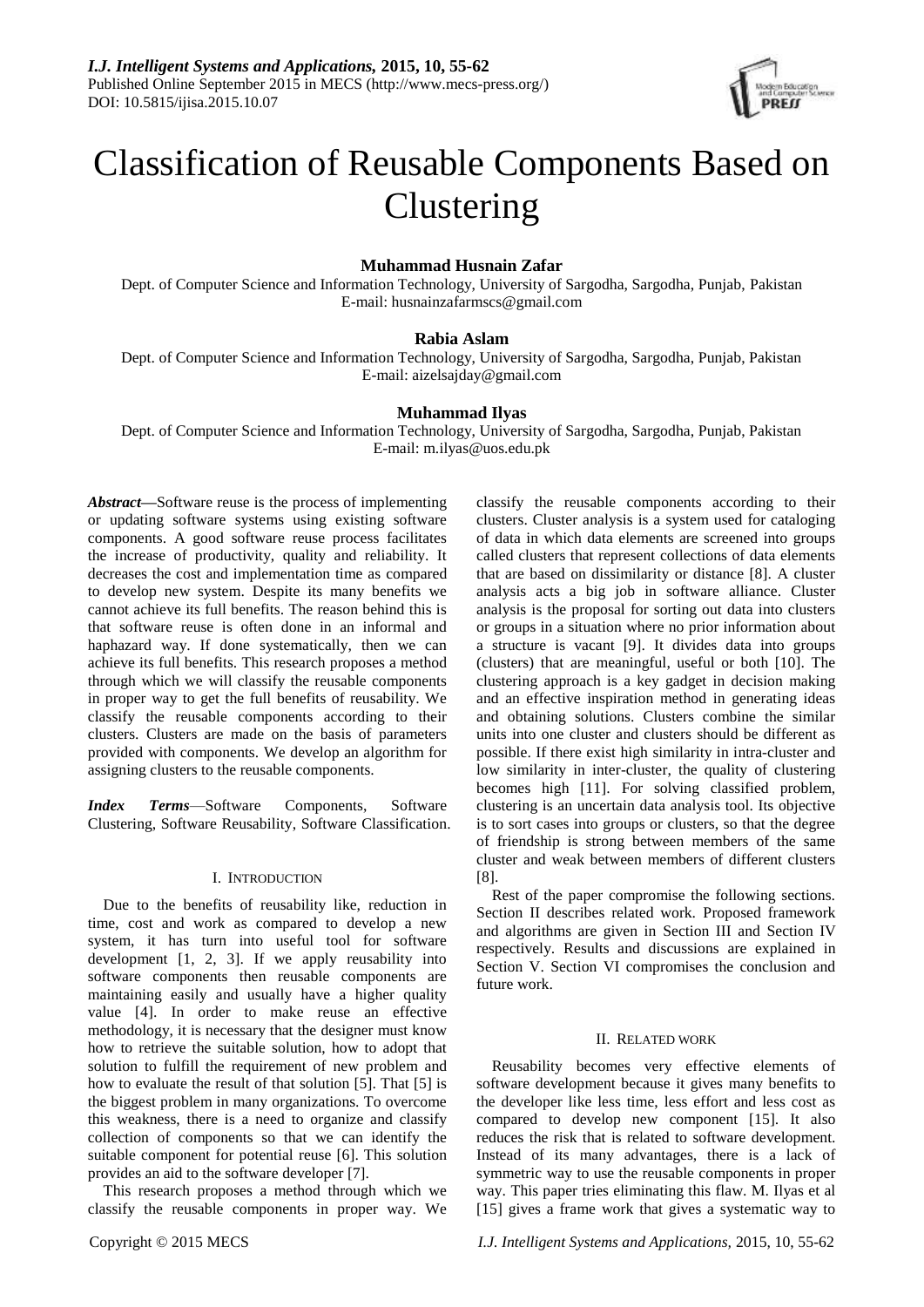use the reusable components and enact the reusability process to get good results.

J. Bhagwan and A. Oberior [8] stated that, in present age, software evolution is becoming greater in size with the passage of time however the problem is that, for handling this evolution, manpower is not increasing as evolution. This causes software failure. One of the best solutions is Reusability. To overcome the problem of software crisis, many of the professionals suggest that reuse is a powerful asset. In this research clustering of software modules is used for obtaining full benefits form the reusability. On the basis of association between modules, a good quality software module is selected automatically. Association is usually dependencies among modules. LOC and Code Clones are used for finding relationship between modules. To meet the research objective, this paper uses the HC algorithm (Agglomerative method) [12] and NHC algorithm (K-Mean method). For this purpose this research proposes an algorithm.

S. K. Soora [5] classifies the reusable component on the basis of semantic features. In his research he discussed the current methodology for classification of reusable component. According to him, currently classification is based on the use of formal specification. The author describes that there are many benefits of formal specification. But when we retrieve a component, we use theorem prover as retrieval mechanism. This is very costly that reduce the scalability of this approach. So the author proposes classification of components on the basis of semantic features. A set of semantic features are

used to classify components. These sets are generated from the formal specification of component. Theorem prover generates the feature set by using limited forward inference. This methodology is scalable because of the limited set of components over which theorem proving is applied to determine reusability.

Manhas et al. [13] stated that if we use already existing components then we can reduce the cost of software development. He uses many metrics for the classification of software component. To evaluate the result, he uses Back propagation based neural networks.

Shri et al [14] propose hybrid k-mean and decision tree approach. The author uses these approaches to achieve the reusability value of object oriented components. The authors proposed an algorithm in which the data input is specified to k-mean clustering. This input is in the form of adjusted values of the Object 7Oriented software components. A decision tree system is developed in order to achieve similar type of software entities. Metrics are used to forecast the quality of software components.

#### III. PROPOSED METHODOLOGY

For the systematic clustering of reusable components we have proposed a framework named CORCs. CORCs stand for "Clustering of Reusable Components". This framework has three process components e.g. Threshold Checking, Clustering Process and Retrieval Process. Fig. 1 shows the CORCs framework. Details of CORCs components are given as below.



Fig.1. CORC Framework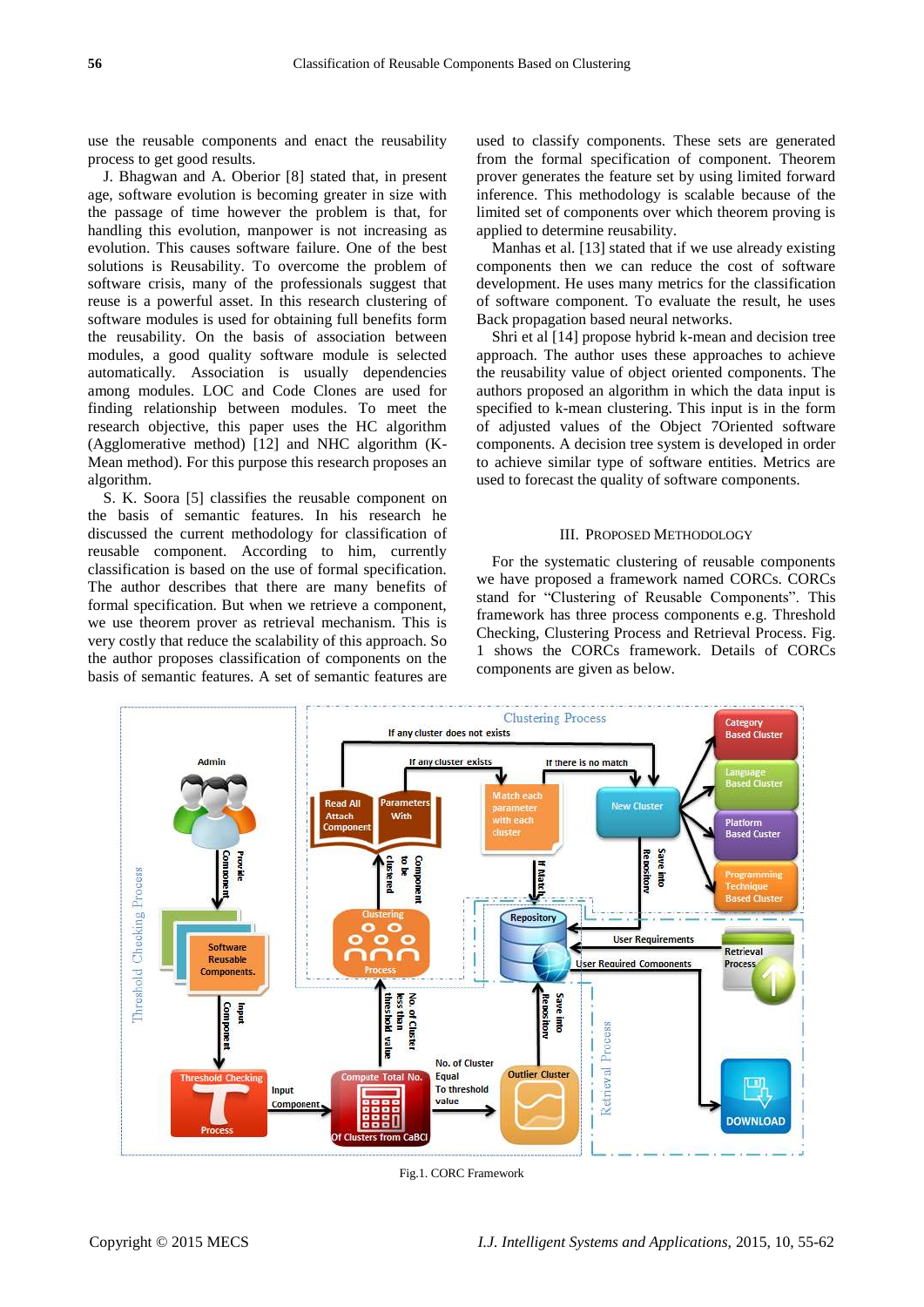#### *A. Threshold Process*

Threshold checking is applied only at Category Based Cluster. In this process a value has been calculated by counting the number of already existing clusters in Category Based Cluster and then we compare this value to the given threshold value. If this value is equal to threshold value then the component goes into a cluster named outlier. Outlier is a cluster in which all those components that are not similar to any component. If calculated value is less than threshold value than the component goes into next process that is clustering process. Outlier cluster also saves into repository.

## *B. Clustering Process*

This is the main process of CORCs framework. In this process matching criteria is applied to the component. Each component goes into four types of clusters. These are given below.

# *1) Category Based Cluster*

It is the main objective of our research to cluster the components on the basis of their functionalities. Here the category means functionality that a specific component performs. Firstly we tried to determine the functionality by reading the component, components mean a source code that performs a specific functionality, but it is almost impossible to determine the functionality of a component by reading the source code. It is due to the development of one component in multiple ways. Every programmer has its own way of development and has its own logic. So it is very difficult to govern the functionality by reading source code and hence it is decided that this feature has been provided with the source code and by reading this feature, component goes into a clusters that is called Category Based Cluster. Abstract data types, Artificial Intelligence, Algorithms, Games, Graphics and Utilities are some of the example of Category Based Cluster. Because there are many categories that can be build, so we apply a threshold to lemmatize the maximum number of categories. This threshold is provided by the user according to their needs.

## *2) Language Based Cluster*

It is another type of cluster. Formation of this cluster is based on the programming language in which a source code has been developed. Programming Language of component has been provided with source code as another feature or parameter of source code, although it is not so much difficult to determine the language by reading the source code. Language of source code has been detected by reading the syntax of the language. Now a day, there are limited languages in which programming is done, so there is no need to put a threshold on this type of cluster.

#### *3) Platform Based Cluster*

Another type of cluster is Platform Based Cluster. Platform means the operating system for which the component has been developed. This feature has also been provided with the source code. There is no need to

### *4) Programming Technique Based Cluster*

It is the last type of cluster that has been formed on the basis of programming technique in which component has been developed. Here we decide three types of techniques. These are Simple, Structured and OOP. This feature also provided with the source code.

## *a) Simple Technique*

In this technique, the component is neither developed in structured approach nor by using OOP concepts. In the type components are developed by using simple functions, loops or by using switch statements.

## *b) Structured Technique*

In this type component has been developed by using structured approach. This gives many benefits like progress in quality, clarity and development time of component. In this block structure, subroutines, for and while loops are used extensively instead of using simply jump statements or simple tests that leads to a complex structure and complicated control.

#### *c) OOP Technique*

In this type component has been developed by using the concepts of Object Oriented Programming. Inheritance, Polymorphism and Encapsulation are included in Object Oriented Programming. There are lots of benefits of this technique. These benefits include reusability (easily modify already existing components), data hiding, better design, easy maintenance of software, proper program structure and provide a very suitable memory management. Here it very important to announce that each component goes into these four types of clusters.

### *5) Matching Criteria*

For making these four types of clusters four equations are given. Equation 1, 2, 3 and 4 shows the matching criteria for Category, Language, Platform and Programming Technique Based Clusters respectively.

$$
C_a BC_{l_{new}} = \begin{cases} 0 & when(C_a IC_o) = \sum_{i=1}^n (C_{a_{c_a BC_i}})i) \\ 1 & otherwise \end{cases}
$$
 (1)

 $C_aBC_l$  is Category Based Cluster.  $C_aIC_o$  is category parameter of input component. n is the total number of clusters that exists in the type of Category Based Cluster.  $C_{a_{C_aB C_l}}$  is category parameter of components that already exists and belongs to Category Based Cluster. Here the category parameter of input component matches with one component of all clusters of Category Based Cluster. If any match exists then this equation return 0 and input component goes into that cluster with which category parameter of input component matches and if there is no

Copyright © 2015 MECS *I.J. Intelligent Systems and Applications,* 2015, 10, 55-62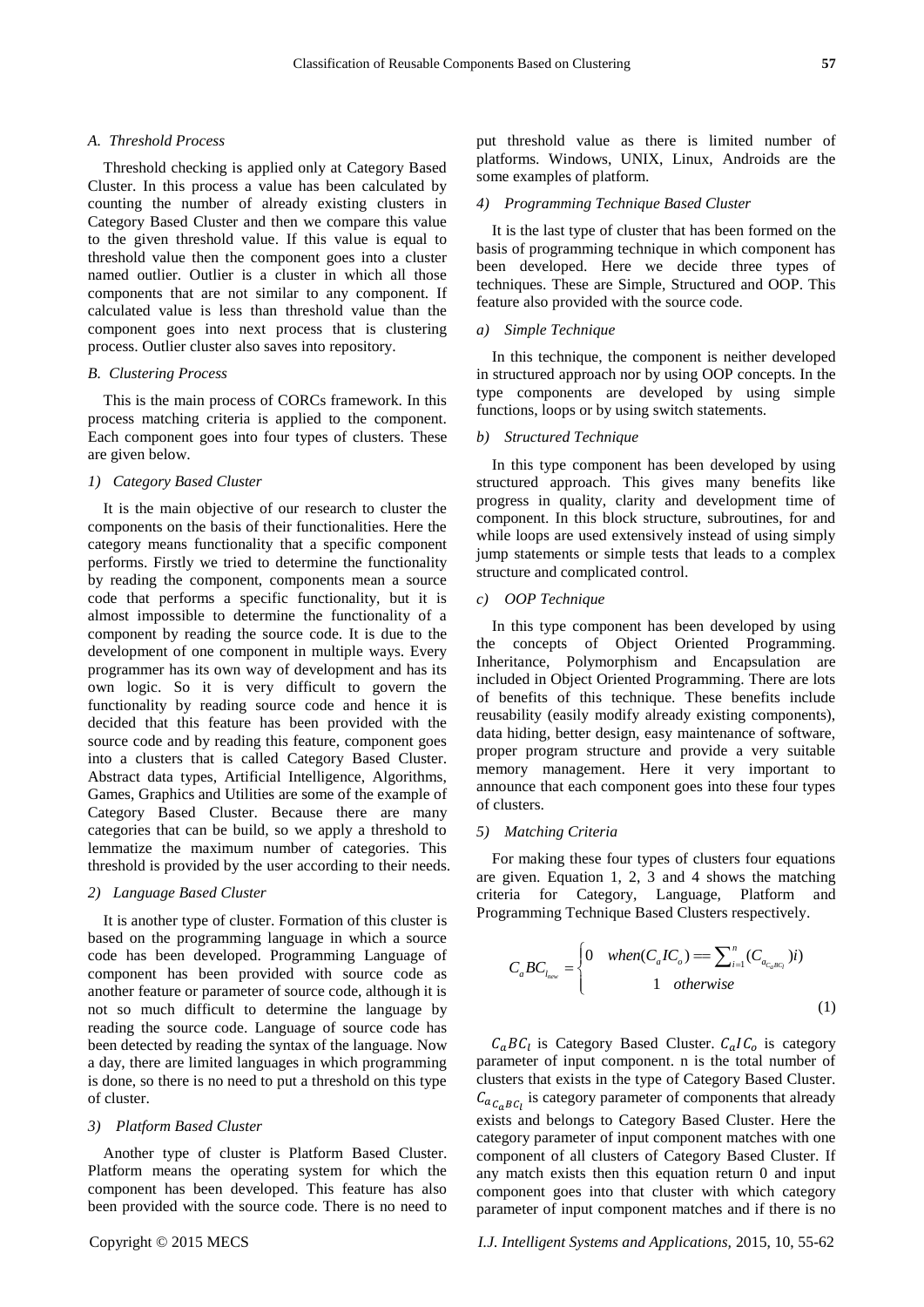match then this equation return 1 and a new cluster is formed that is Category Based Cluster and input component goes into this new cluster.

$$
LBC_{lnew} = \begin{cases} 0 & \text{when } (LIC_o == \sum_{i=1}^{n} (L_{LBC_l})i) \\ 1 & \text{otherwise} \end{cases}
$$
 (2)

 $LBC_l$  is Language Based Cluster.  $LIC_o$  is language parameter of input component. n is the total number of clusters that exists in the type of Language Based Cluster.  $L_{LBC_l}$  is language parameter of components that already exists and belongs to Language Based Cluster. Here the Language parameter of input component matches with one component of all clusters of Language Based Cluster. If any match exists then this equation return 0 and input component goes into that cluster with which language parameter of input component matches and if there is no match then this equation return 1 and a new cluster is formed that is Language Based Cluster and input component belongs to this new cluster.

$$
PBC_{l_{new}} = \begin{cases} 0 & when (PIC_o == \sum_{i=1}^{n} (P_{PBC_i})i) \\ 1 & otherwise \end{cases}
$$
 (3)

 $PBC_l$  is Platform Based Cluster.  $PIC_o$  is platform parameter of input component. n is the total number of clusters that exists in the type of Platform Based Cluster.  $P_{PBC}$  is platform parameter of components that already exists and belongs to Platform Based Cluster. Here the platform parameter of input component matches with one component of all clusters of Platform Based Cluster. If any match exists then this equation return 0 and input component goes into that cluster with which platform parameter of input component matches and if there is no match then this equation return 1 and a new cluster is formed that is Platform Based Cluster. In this new cluster, the input component will go.

$$
P_t B C_{l_{new}} = \begin{cases} 0 & when (P_t I C_o == \sum_{i=1}^n (P_{t_{P_t B C_i}}) i) \\ 1 & otherwise \end{cases}
$$
(4)

 $P_t BC_l$  is Programming Technique Based Cluster.  $P_t$ IC<sub>o</sub> is programming technique parameter of input component. n is the total number of clusters that exists in the type of Programming Technique Based Cluster.  $P_{t_{P_t}B C_l}$  is programming technique parameter of components that already exists and belongs to Programming Technique Based Cluster. Here the programming technique parameter of input component matches with one component of all clusters of Programming Technique Based Cluster. If any match exists then the value of this equation is 0 and input component goes into that cluster with which programming technique parameter of input component matches and if there is no match then 1 is the value of this equation and a new cluster is formed that is Programming Technique Based Cluster. The input component becomes the member of this new cluster.

### *C. Retrieval Process*

This is the main process at the user end. In this process the user input his/her requirements and according to their requirements one or more components, that meet the criteria of user, is available to download. These user's requirements are according to the parameters that are attached with source code. These parameters are Category, Programing Language, Platform and Programming Technique of components. Here we give the five options to the user to retrieve components in five different ways by choosing the parameters in five different ways.

# *1) Algorithms for Retrieval Process*

Five different algorithms are proposed for retrieval process. These are describes in the following section. In these algorithms  $C_a$  is for Category. *L* is used for language;  $P$  is used for Platform and  $P_t$  is used for programing technique.

```
Clustering_algorithm_ Retrieval (C_a, L, P, P_t){
     C_s = ComponentsN = Number of Clusters
     while(N ! = 0) {
     C_{\rm s} =Match C_a, L, P, P_twith existing Components
     Decrement value of N
      }
    Display C_{s}Download required component/components
}
```
In the above algorithm user provides all four parameters according to their needs. Our algorithm as a result provides one or more components that are according to the requirements of user. Here user can download his required component.

```
Clustering_algorithm_ Retrieval (C_a)
```
{

}

$$
C_s = Components
$$
  
\n
$$
N = Number of Clusters
$$
  
\n
$$
while (N != 0)
$$
  
\n{  
\n
$$
C_s = Match C_awith existing Components
$$
  
\n
$$
December value of N
$$
  
\n}  
\n
$$
Display C_s
$$
  
\n
$$
Download required component/components
$$

In the above algorithm user only give one parameter that is category. User queries that which category of component he/she required. This algorithm provides all the components those belong to that category.

Clustering\_algorithm\_ Retrieval  $(L)$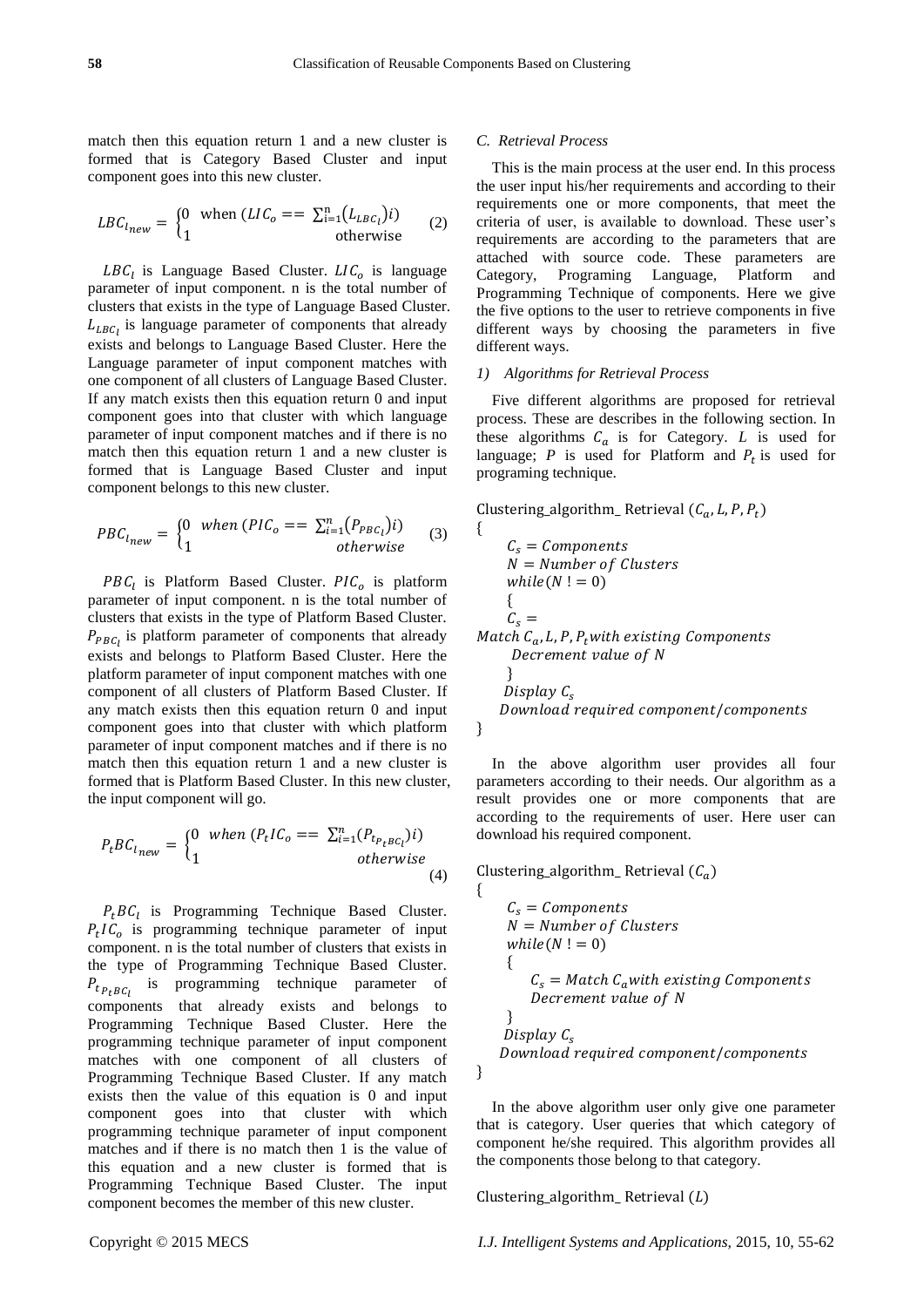$$
\begin{aligned}\n\{\n\begin{aligned}\nC_s &= Components \\
N &= Number of Clusters \\
while (N != 0) \\
\{\n\begin{aligned}\nC_s &= Match L with existing Components \\
December value of N\n\end{aligned}\n\end{aligned}\n\}.\n
$$
\n
$$
\begin{aligned}\nDisplay C_s \\
DownLatch component/components\n\end{aligned}
$$

}

In the above algorithm user only give one parameter that is language. Components developed in different languages are available so a query has been made from the user that in which programming language he/she required the components. After querying this, algorithm provides all the components those belong to that programming language.

```
Clustering_algorithm_ Retrieval (P){
    C_s = ComponentsN = Number of Clusters
    while(N != 0) {
       C_s = Match P with existing Components
       Decrement value of N
 }
   Display C_sDownload required component/components
}
```
In the above algorithm user only give one parameter that is platform at which component will run. User queries that he/she required the components that runs on windows or other platform. After querying this, algorithm provides all the components those belong to that platform.

Algorithm that is given below show that user only give one parameter that is programming technique in which component is developed. User queries that he/she required the components that are developed in either structured approach or using OOP concepts or developed by using simple technique. After querying this, algorithm provides all the components those belong to that programming technique.

```
Clustering_algorithm_Retrieval (P_t)
```
{

}

```
C_s = ComponentsN = Number of Clusters
   while(N ! = 0)\{ \{ \}C_s = Match P_t with existing Components
       Decrement value of N
     }
   Display C<sub>s</sub>Download required component/components
```
## IV. PROPOSED ALGORITHM

Before discussing proposed algorithm first we like to discuss input for proposed algorithm.

#### *A. Input for Proposed Algorithm*

Input for our algorithm is a component. The extension of input is txt. In this file both source code and parameters associated with source code are present. Internal structure of input file is given below. Beginning of this file contains parameters and rest of the file contains source code.

| Parameters                     |                      |
|--------------------------------|----------------------|
| Language:                      | $C_{++}$             |
| Name:                          | Overloadingexample   |
| Category:                      | $C++$ Features       |
| Sub Category (If applicable):  | NА                   |
| Technique:                     | Simple               |
| Platform:                      | Windows              |
| Operating System Independence: | No                   |
| Other Information:             | Demonstrates         |
|                                | function overloading |
| Source Code                    |                      |

# Source Code

#include<iostream> using namespace std; void func1(char\* str); void func2(int val); int main() { func1("character string passed\n"); func1(123); return(system("pause)); } void func1(char\* str) {

cout << "string value:="<<<rr>str<<endl;

void func1(int val)

}

 $\left\{ \right.$ 

}

cout << "integer value :=" << << val <<<<<<<<<<<<<

# *B. Clustering Algorithm*

Clustering algorithm is given below.

- 1. Numbers of already existing Category Based Clusters are computed and compare this value with threshold value.
- 2. If this value is equal to threshold value than component will goes into outlier cluster?
- 3. If this value is less than threshold value than component will ready for clustering process
- 4. In clustering process if any cluster don't exist then first component make four types of clusters by reading four parameters (Category, Language, Platform, Programming Technique). These clusters are Category Based, Language Based, Platform Based and Programming Technique Based Cluster.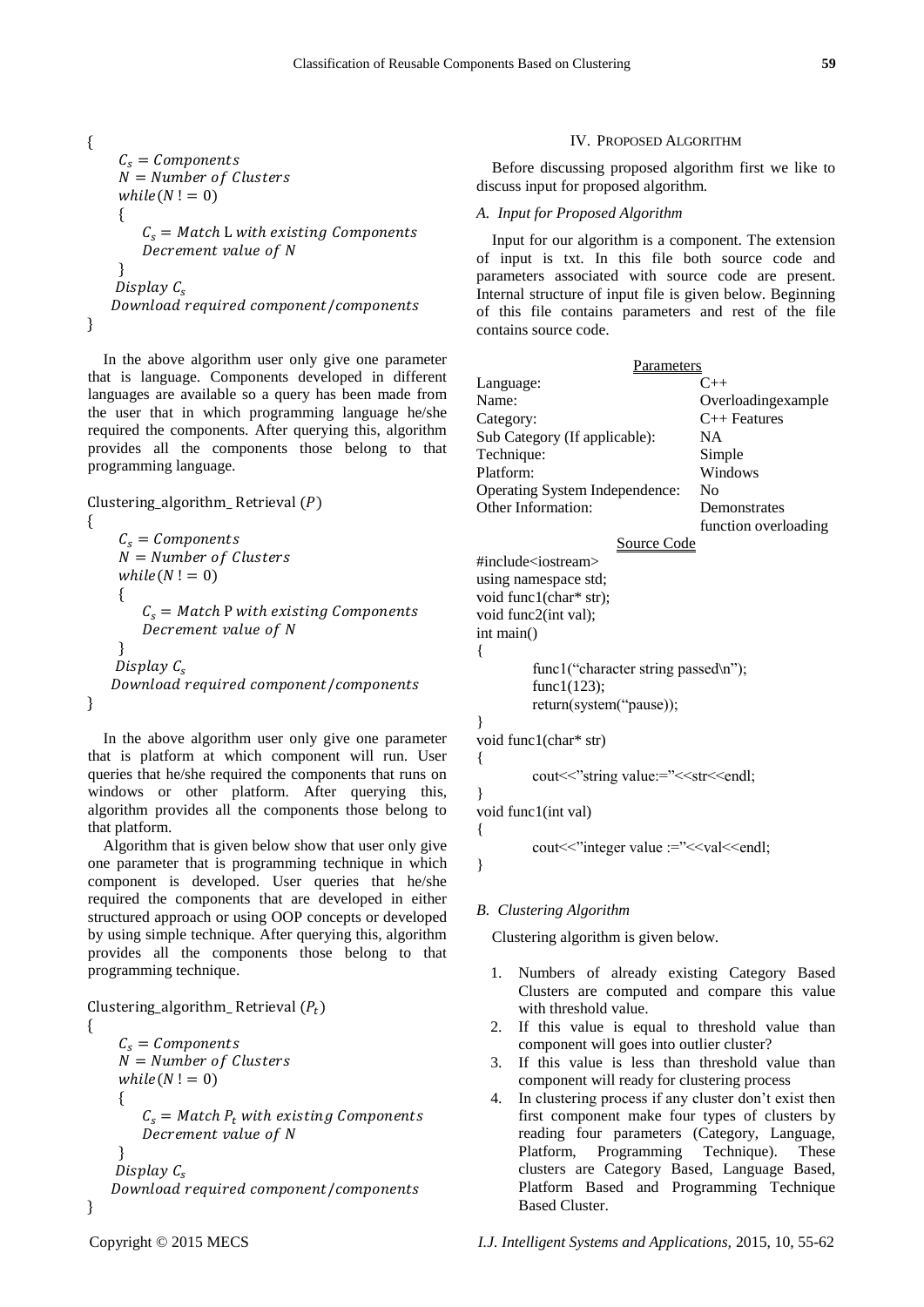- Technique) that are attached with source code and match these parameters with each cluster of four types of clusters that mentioned in step 4. 6. If match to any cluster then component will goes
	- into that component's cluster 7. If not match to any component then a new cluster will form and component will goes into that cluster.

5. If any cluster exists then read four parameters (Category, Language, Platform, and Programing

Pseudo code of proposed algorithm is given below. Begin

 $j =$  total number of clusters in category based cluster  $k =$  total number of clusters in language based cluster  $p =$  total number of clusters in platform based cluster  $m =$  total number of clusters in programming technique based cluster  $t =$  threshold value defined by user if  $i \leq t$ Store input component into outlier cluster else for 1 to j if  $C_aIC_o = C_{a_{C_aBC_b}}$ Input component goes into that  $C_aBC_l$ else new cluster is formed in  $C_a BC_l$ for 1 to k if  $LI\mathcal{C}_o = L_{LBC}$ Input component goes into that  $LBC_I$ else new cluster is formed in  $LBC_l$ for 1 to p if  $PIC<sub>o</sub> == P<sub>PBC<sub>1</sub></sub>$ Input component goes into that  $PBC_1$ else new cluster is formed in  $PBC<sub>l</sub>$ for 1 to m if  $P_t I C_o = P_t P_t B c_l$ Input component goes into that  $P_t B C_l$ else new cluster is formed in  $P<sub>t</sub>BC<sub>t</sub>$ 

End

# V. RESULTS AND DISCUSSION

For evaluating algorithm and obtaining results we developed an application named as CORCs (developed in java). We collected 36 software components from different websites. After getting results from prototype, we transformed these results into graph for better understandings of results. Bar chart was used to exhibits the results in the form of graph.d

# *A. Results Visualization through Graph*

As our framework shows that we made four types of

clusters. So we discuss the results of these four types of cluster one by one. For all these types of cluster total number of software components are 36.

#### *1) Category Based Cluster*

In (section III.B.1) we described that only in category based cluster we apply threshold value to lemmatize total number of categories. So here we set threshold value 6. Fig. 2 shows the results of clustering. In this graph black color demonstrates the result of Category based cluster. As we set our threshold value to 6, so we got 6 clusters. These were Utilities, C++ Features, Full Project, Algorithm, Graphics and Game. The numbers shows how many components exist in a specific cluster. For example number 5 in a black column above utilities means, there were five components in cluster of Utilities.

In this type, as we discussed earlier that we apply threshold value, we have some components that did not belong to any category. So they put into an outlier cluster. In Fig. 2, red column denotes outlier cluster which shows that one component of ADT, one component of Security and one component of AI belonged to outlier clusters.

# *2) Language Based Cluster*

It is the second type of cluster that we made. In this type clusters were made on the basis of programming languages in which components had been developed. In Fig. 2 green color is used to represent Language Based Cluster. According to this Fig., we had four clusters in which those components exist that had been developed in four different languages. These clusters were C, Java, Julia and C++. The numerical value in the green column indicated the number of components in each cluster.

# *3) Platform Based Cluster*

Third type of cluster is platform based cluster. These are the clusters that were made on the basis of platform at which components had to be executed. In Fig. 2, purple color belongs to Platform Based Cluster. Fig. 2 demonstrates that we had three clusters in this type. One cluster was that in which those components exists that were compatible with windows platform. In second clusters those components were present that were executable at windows, Linux and UNIX. In third cluster one component was present that was compatible with windows, OS X and Linux. The numbers in purple columns are used to represent number of components in a specific cluster.

### *4) Programming Technique Based Cluster*

It is the last type of cluster. In section (III.B.4), we shared that we categorized programming techniques into three types. So in this type we had maximum three clusters. These were simple, structured and OOP. In Fig. 2 blue color exhibits this type of cluster. The function of numeric values in blue columns are the same as in other columns that is to represents number of components in a specific cluster.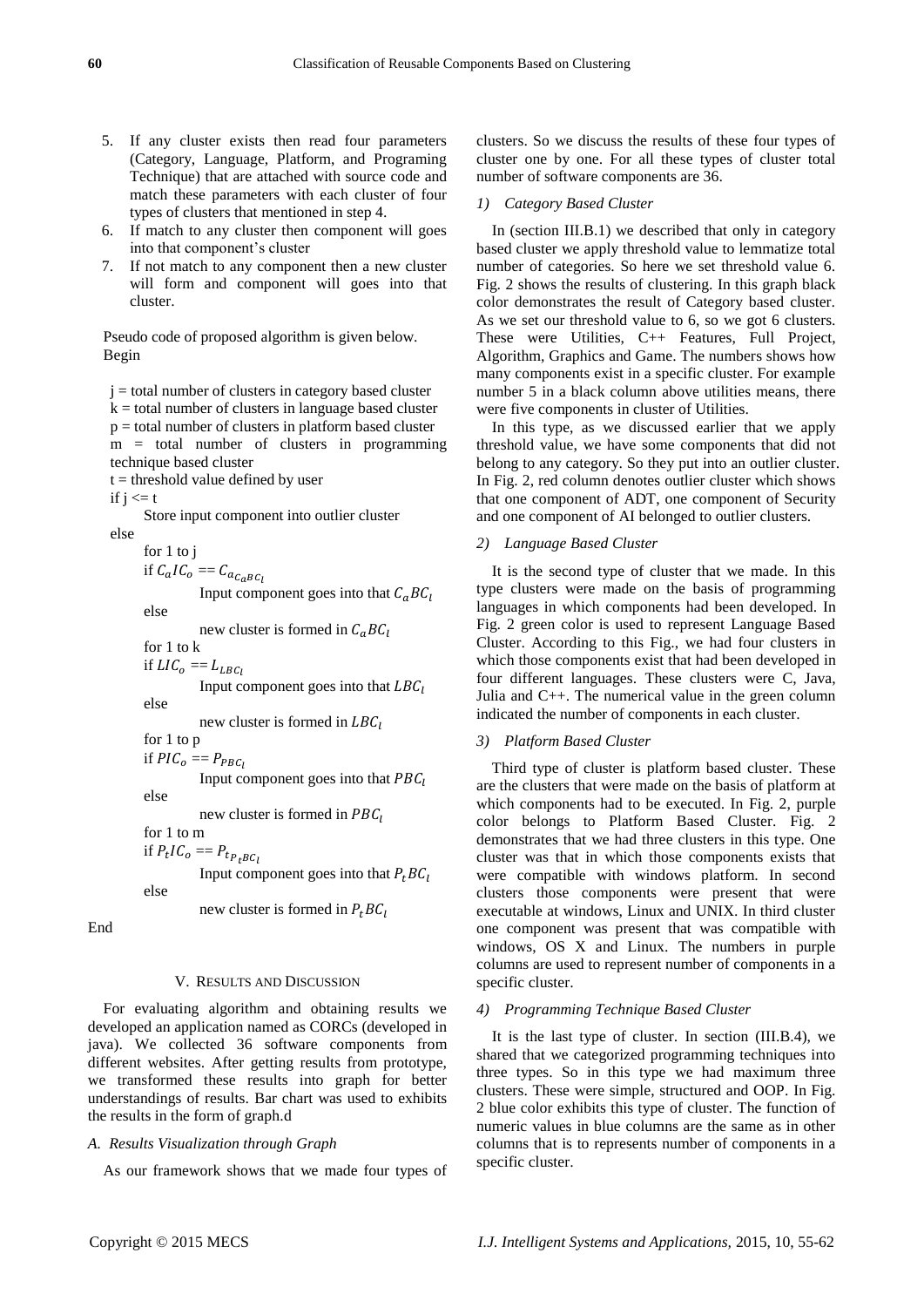

Fig.2. Graphical Results of Clustering

#### VI. CONCLUSION AND FUTURE WORK

Reusability has a great importance in software engineering and its usage in software engineering is increasing day by day. But the problem is that there is no proper way to extract reusable components or objects. To solve this issue component must be classified in an efficient way. Classification is done in many ways but clustering is very effective technique for classification. So we propose a framework to understand the process of clustering. This framework consists of three processes that are threshold checking, clustering and retrieval process. In threshold checking process threshold value is applied on at category based cluster to lemmatize the maximum number of clusters in category based cluster. By following this framework we propose a clustering algorithm and for implementing and evaluating proposed algorithm we develop prototype named as CORCs Application. This application is developed in java. We get 36 software components from different website and get our results in the form of graphs.

Our future aimed to generalize proposed clustering process. In proposed framework software components are clustered with specific format so later on we want to cluster software components without specific format and parameters for clustering software components extract at runtime. Another aim to analyze proposed algorithm is by making simulation in MATLAB and do statistical analysis.

#### **REFERENCES**

- [1] B. AL-Badareen, M. H. Selamat and M. A. Jabar, "Reusable Software Component Life Cycle" *Int. J. of Computers*, Vol.5, pp. 191-199, 2011.
- [2] G. Singaravel, V. Palanisamy and A. krishnan, "Overview Analysis of Reusability Metrics in Software Development for Risk Reduction" *Int. Conf. on Innovative Computing Technologies (ICICTI),* February 2010, Tamil Nadu, India. DOI[: 10.1109/ICINNOVCT.2010.5440081.](http://dx.doi.org/10.1109/ICINNOVCT.2010.5440081)
- [3] R. Kamalraj, B. G. Geetha and G. Singaravel, "Reducing Efforts on Software Project Management using Software

Package Reusability" *IEEE Int. Conf. on Advance Computing,* March 2009, pp.1624-1627. DOI: [10.1109/IADCC.2009.4809260](http://dx.doi.org/10.1109/IADCC.2009.4809260)

- [4] R. D. Kuhns, 1998. "Strategies for Designing and Building Reusable GIS Application Components" [http://proceedings.esri.com/library/userconf/proc98/procee](http://proceedings.esri.com/library/userconf/proc98/proceed/to600/pap557/p557.htm) [d/to600/pap557/p557.htm](http://proceedings.esri.com/library/userconf/proc98/proceed/to600/pap557/p557.htm)
- [5] S. K. Soora, "Feature Based Classification & Retrieval of Reusable Components". *Int. J. on Advanced Computer Theory and Engineering (IJACTE).* Vol. 1, 2012.
- [6] G. Jones and R. Prieto-Diaz, "Building and Managing Software Libraries", *IEEE Int. Conf. on Computer Software and Applications.* October 1998, pp.228-236. DOI: [10.1109/CMPSAC.1988.17177](http://dx.doi.org/10.1109/CMPSAC.1988.17177)
- [7] P. Niranjan, Dr. C.V.Guru Rao, "A MOCK- UP TOOL FOR SOFTWARE COMPONENT REUSE REPOSITORY" *Int. J. on Advanced Computer Theory and Engineering*, Vol. 1, April 2010. DOI: 10.5121/ijsea.2010.1201
- [8] J. Bhagwan and A. Oberoi, "Software Modules Clustering: An Effective Approach for Reusability", *J. of Information Engineering and Applications,*) Vol 1, No.4, 2011.
- [9] K. Tapas., D.M. mount, N.S. Netanyahu, .C.D. Piatko, R. Silvermand and A.Y. Wu, "An Efficient k-Means Clustering Algorithm: Analysis and Implementation", *IEEE Trans. on Pattern Analysis and Machine Intelligence*, Vol. 24, Issue 7, pp. 881-892, 2002. DOI: [10.1109/TPAMI.2002.1017616](http://dx.doi.org/10.1109/TPAMI.2002.1017616)
- [10] M. Fokaefs, N. [Tsantalis,](http://ieeexplore.ieee.org/search/searchresult.jsp?searchWithin=p_Authors:.QT.Tsantalis,%20N..QT.&searchWithin=p_Author_Ids:37265027200&newsearch=true) A. [Chatzigeorgiou, J](http://ieeexplore.ieee.org/search/searchresult.jsp?searchWithin=p_Authors:.QT.Chatzigeorgiou,%20A..QT.&searchWithin=p_Author_Ids:37267568900&newsearch=true). Sander, "Decomposing Object-Oriented Class Modules Using an Agglomerative Clustering Technique", *IEEE Int. Conf. on Software Maintenance,* September 2009, pp. 93-101. DOI: [10.1109/ICSM.2009.5306332.](http://dx.doi.org/10.1109/ICSM.2009.5306332)
- [11] M. Abubaker and W. Ashour, "Efficient Data Clustering Algorithms: Improvements over Kmeans," *Int. J. of Intelligent Systems and Applications*, Vol. 3, pp. 37-49, 2013. DOI: 10.5815/ijisa.2013.03.04
- [12] R. Kamalraj, A. R. Kannan and P. Ranjani, "Stabilitybased Component Clustering for Designing Software Reuse Repository," *Int. J. of Computer Applications*, vol. 27, no. 3, pp. 33-36, Aug. 2011.
- [13] M. Sonia., S.S. Parvinder, C. Vinay and N. Nirvair "Identification of Reusable Software Modules in Funcion Oriented Software System using Neural Network Based Technique", *World Academy of Science, Engineering and Technology*, Vol. 67, pp. 823-827, 2010.

Copyright © 2015 MECS *I.J. Intelligent Systems and Applications,* 2015, 10, 55-62